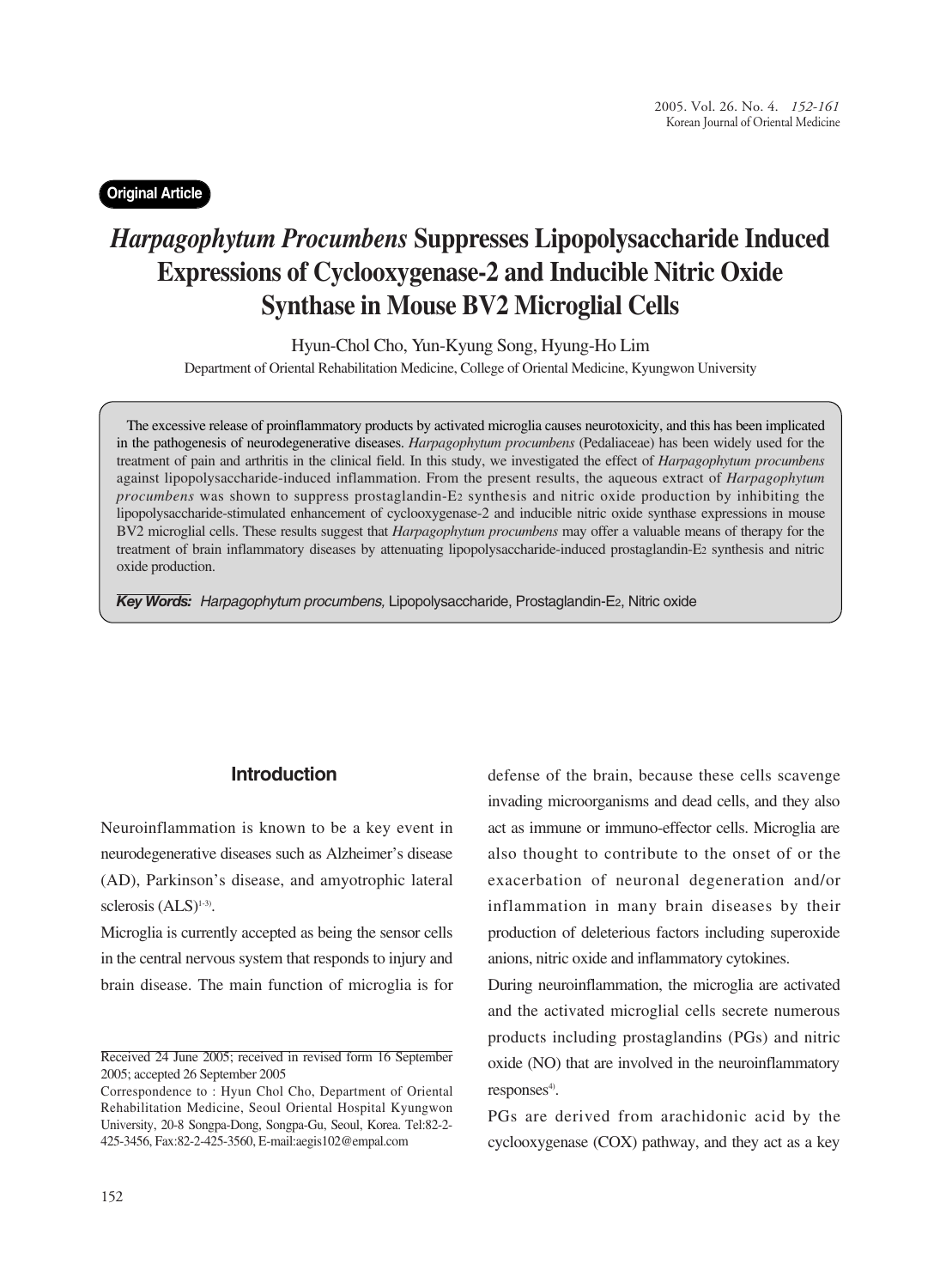inflammatory mediator<sup>4)</sup>. There are two isoforms of cyclooxygenase: cyclooxygenase-1 (COX-1) and cyclooxygenase-2 (COX-2). While COX-1 is a constitutively expressed form involved in normal physiologic functions, COX-2 is expressed only in response to such inflammatory signals as cytokines and bacterial endotoxin lipopolysaccharide (LPS). COX-2 produces a large amount of PG-E2 and this induces the process of inflammation.

Nitric oxide (NO) is endogenously generated from Larginine by nitric oxide synthase (NOS), and NO plays an important role in the regulation of many pathophysiological processes. The NO that is secreted by activated microglia can rapidly react with O2- to produce the peroxynitrite anion<sup>5)</sup>. The production of excessive NO and reactive oxygen species (ROS) in the brain is known to contribute to the neurodegenerative processes<sup>6</sup>. Several isoforms of NOS exist and these fall into three major classes: inducible NOS (iNOS), endothelial NOS (eNOS), and neuronal NOS (nNOS). Both nNOS and eNOS are constitutively expressed, whereas iNOS is inducible in response to immunologic activation and their subsequent transcription<sup>7</sup>. iNOS is responsible for the overproduction of NO in inflammation<sup>8)</sup>.

*Harpagophytum procumbens* (Pedaliaceae) is popularly known as "devil's claws", and it is a medicinal plant that originates from Southern Africa. The plant has been traditionally used as a digestive tonic and to relieve headaches, fevers, and allergies; it is also used as an ointment to alleviate pain during childbirth.<sup>9)</sup>

*Harpagophytum procumbens* be known to an antiinflammatory effect by the inhibition of the synthesis of inflammatory cytokines in LPS-stimulated primary monocytes and in LPS-stimulated fibroblast cell line 929, in IL-1 $\beta$ -stimulated human chondrocytes<sup>10-12)</sup>. Although many effects of the *Harpagophytum procumbens* have been studied on biologial system, the

approach that reveals the relationship between *Harpagophytum procumbens* and the effect on brain inflammatory, immune and degenerative processes associated with PGs and NO has not yet to be elucidated.

Here in this study, we examine effect of *Harpagophytum procumbens* on the LPS-stimulated expressions of COX-1, COX-2, and iNOS, and on production of PG-E2 and NO in the mouse BV2 microglial cells using 3-(4,5-dimethylthiazol-2-yl)-2,5 diphenyltetrazolium bromide (MTT) assay, reverse transcription-polymerase chain reaction (RT-PCR), PG-E2 immunoassay and NO detection assay.

## **Materials and Methods**

### 1. Cell culture

The mouse BV2 microglial cells used in this experiment were cultured in Dulbecco's Modified Eagle Medium (DMEM; Gibco BRL, Grand Island, NY, USA) supplemented with 10% heat-inactivated fetal bovine serum (FBS) at 37℃ in 5% CO2, 95% O2 in a humidified cell incubator.

#### 2. Drugs

To obtain the water extract of *Harpagophytum procumbens*, 200g of *Harpagophytum procumbens* was added to distilled water, and extraction was performed by heating the mixture at 80℃ for 24 h, and then it was concentrated with a rotary evaporator and lyophilized. The resulting powder weighed 35g (a yield of 20.59%), and this was diluted to the required concentrations with normal saline solution and filtered through a  $0.45 \mu m$ syringe filter before use.

#### 3. MTT assay for cell viability

Cell viability was determined using the MTT assay kit (Boehringer Mannheim GmbH, Mannheim,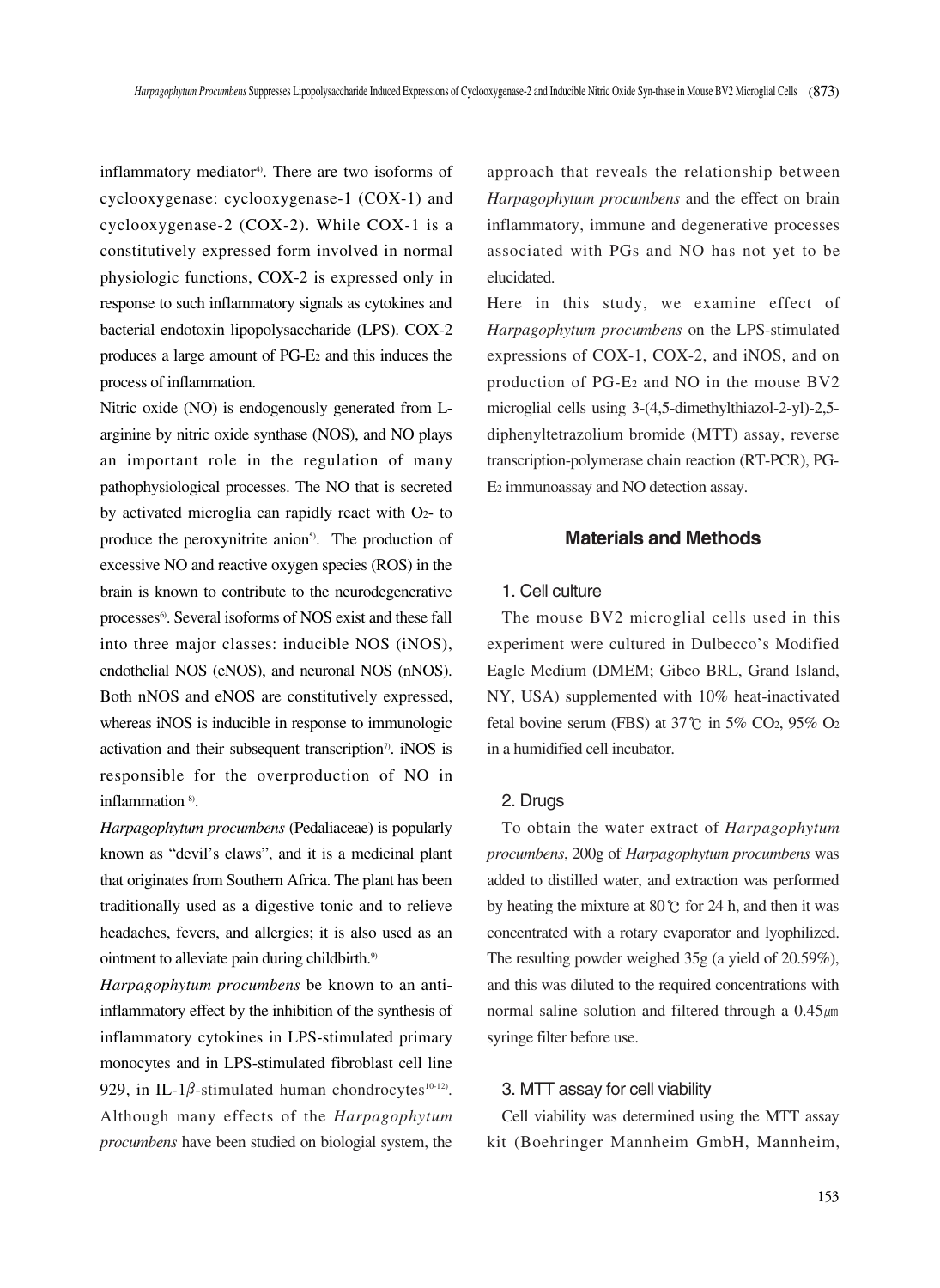Germany) as per the manufacturer's protocols. In order to determine the cytotoxicity of *Harpagophytum procumbens*, the cells were treated with *Harpagophytum procumbens* at concentrations of 0.001 ㎎/㎖, 0.005 $m$ g/ml, 0.01 $m$ g/ml, 0.05 $m$ g/ml, 0.1 $m$ g/ml, 0.5  $m$ g/ml and  $1$ mg/ml for 24 h. Cultures of the control group were left untreated.  $10 \mu l$  of the MTT labeling reagent was added to each well, and the plates were incubated for 4 h. Solubilization solution  $100 \mu l$  was then added to each well, and the cells were incubated for another 12 h. The absorbance was then measured with a microtiter plate reader (Bio-Tek, Winooski, VT, USA) at a test wavelength of 595nm and a reference wavelength of 690 nm. The optical density (O.D.) was calculated as the difference between the absorbance at the reference wavelength and the absorbance at the test wavelength. The percent of cell viability was calculated as (O.D. of drug-treated sample/O.D. of control)  $\times$  100.

4. RNA isolation and reverse transcriptionpolymerase chain reaction (RT-PCR)

To identify expressions of COX-1, COX-2, and iNOS mRNA, RT-PCR was performed. The total RNA was isolated from the BV2 microglial cells using RNAzolTMB (TEL-TEST, Friendswood, TX, USA). 2  $\mu$ g of RNA and  $2\mu l$  of random hexamers (Promega, Madison, WI, USA) were added together, and the mixture was heated at 65°C for 10 min.  $1 \mu l$  of AMV reverse transcriptase (Promega),  $5 \mu l$  of 10 mM dNTP (Promega),  $1 \mu l$  of RNasin (Promega), and  $5 \mu l$  of 10 x AMV RT buffer (Promega) were then added to the mixture, and the final volume was brought up to 50  $\mu$ with diethyl pyrocarbonate (DEPC)-treated water. The reaction mixture was then incubated at 42℃ for 1 h.

PCR amplification was performed in a reaction volume of  $40 \mu l$  containing  $1 \mu l$  of the appropriate cDNA,  $1 \mu l$  of each set of primers at a concentration of 10 pM,  $4\mu l$  of 10 x RT buffer,  $1\mu l$  of 2.5 mM dNTP, and 2 units of Taq DNA polymerase (TaKaRa, Shiga, Japan). For mouse COX-1, the primer sequences were 5'-AGTGCGGTCCAACCTTATCC-3' (a 20-mer sense oligonucleotide) and 5'-CCGCAGGTG-ATACTGTCGTT-3' (a 20-mer anti-sense oligonucleotide). For mouse COX-2, the primer sequences were 5'-TGCATGTGGCTGTGGATGT -CATCAA-3' (a 25-mer sense oligonucleotide) and 5'- CACTAAGACAGACCCGTCATCTCCA-3' (a 25 mer anti-sense oligonucleotide). For mouse iNOS, the primer sequences were 5'-GTGTTCCACCAGG-AGATGTTG-3' (a 21-mer sense oligonucleotide) and 5'-CTCCTGCCCACTGAGTTCGTC-3' (a 21-mer anti-sense oligonucleotide). For cyclophilin, the internal control used in the study, the primer sequences were 5'- ACCCCACCGTGTTCTTCGAC-3' (a 20-mer sense oligonucleotide starting at position 52) and 5'- CATTTGCCATGGACAAGATG-3' (a 20-mer antisense oligonucleotide starting at position 332). The expected size of the PCR product was 382 bp for COX-1, 583 bp for COX-2, 500 bp for iNOS, and 299 bp for cyclophilin.

For COX-1, COX-2 and iNOS, the PCR procedure was carried out using a GeneAmp 9600 PCR system (Perkin Elmer, Norwalk, CT, USA) under the following conditions: an initial denaturation step at 94℃ for 5 min, and this was followed by 35 amplification cycles, each consisting of denaturation at 94℃ for 30 sec, annealing at 58℃ for 30 sec, and extension at 72℃ for 30 sec, with an additional extension step at the end of the procedure at 72℃ for 5 min. For cyclophilin, the PCR procedure was carried out under identical conditions except that 25 amplification cycles were executed. The final amount of RT-PCR product for each of the mRNA species was calculated densitometrically using Molecular AnalystTM version 1.4.1 (Bio-Rad, Hercules, CA, USA).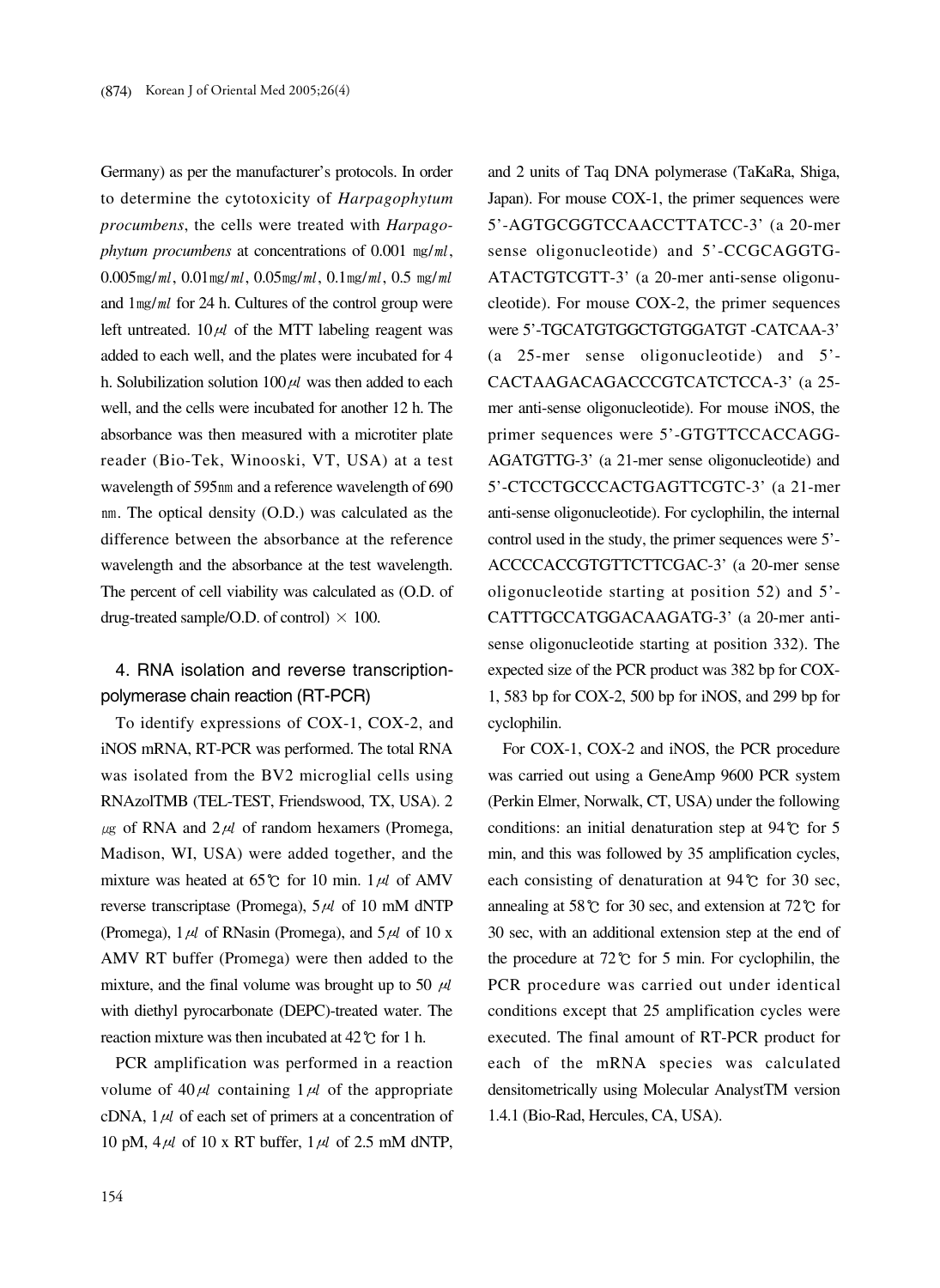#### 5. PG-E2 assay

The assessment of PG-E2 synthesis was performed using a commercially available PG-E<sub>2</sub> competitive enzyme immunoassay kit (Amersham Pharmacia Biotech. Inc., Piscataway, NJ, USA). The cells were lysed, and then the cell lysates and standards were put into different wells on the goat anti-mouse IgG-coated microtiter plate that was provided in the kit. Mouse anti PG-E2 antibody and peroxidase-conjugated PG-E2 were added to each well and the plate was then shaken and incubated at room temperature and for 1 h. The wells were drained, washed, and  $3,3',5,5'$ -tetramethylbe nzidine/hydrogen peroxide solution was next added. The plate was incubated at room temperature with shaking, and the reaction was stopped after 30min through the addition of H2SO4. The absorbance of the content of each well was then measured at 450㎚.

## 6. Measurement of NO generation

The amount of nitrite  $(NO<sub>2</sub>-)$  in cell-free culture supernatant was measured by using a commercially available NO detection kit (Intron, Inc., Seoul, Korea). After collection of  $100 \mu l$  of supernatant,  $50 \mu l$  N1 buffer was added to each well and the plate was incubated at room temperature for 10 min. N2 buffer was then added and the plate was incubated at room temperature for another 10min. The absorbance of the content of each well was measured at 540nm. The nitrite concentration was calculated from a nitrite standard curve.

#### 7. Statistical analysis

The results are expressed as the mean $\pm$ standard



- **Fig. 1.** Effect of *Harpagophytum procumbens* on BV2 cell viability. Cell viability was determined via 3-(4,5-dimethylthiazol-2-yl)- 2,5-diphenyltetrazolium bromide (MTT) assay. The results are presented as the mean  $\pm$  standard error mean (S.E.M). A : Control
	- B : 0.001 ㎎ /㎖ *Harpagophytum procumbens*-treated group
	- C : 0.005 ㎎ /㎖ *Harpagophytum procumbens*-treated group
	- D : 0.01 ㎎ /㎖ *Harpagophytum procumbens*-treated group
	- E : 0.05 ㎎ /㎖ *Harpagophytum procumbens*-treated group
	- F : 0.1 ㎎ /㎖ *Harpagophytum procumbens*-treated group
	- G : 0.5 ㎎ /㎖ *Harpagophytum procumbens*-treated group
	- H : 1 ㎎ /㎖ *Harpagophytum procumbens*-treated group.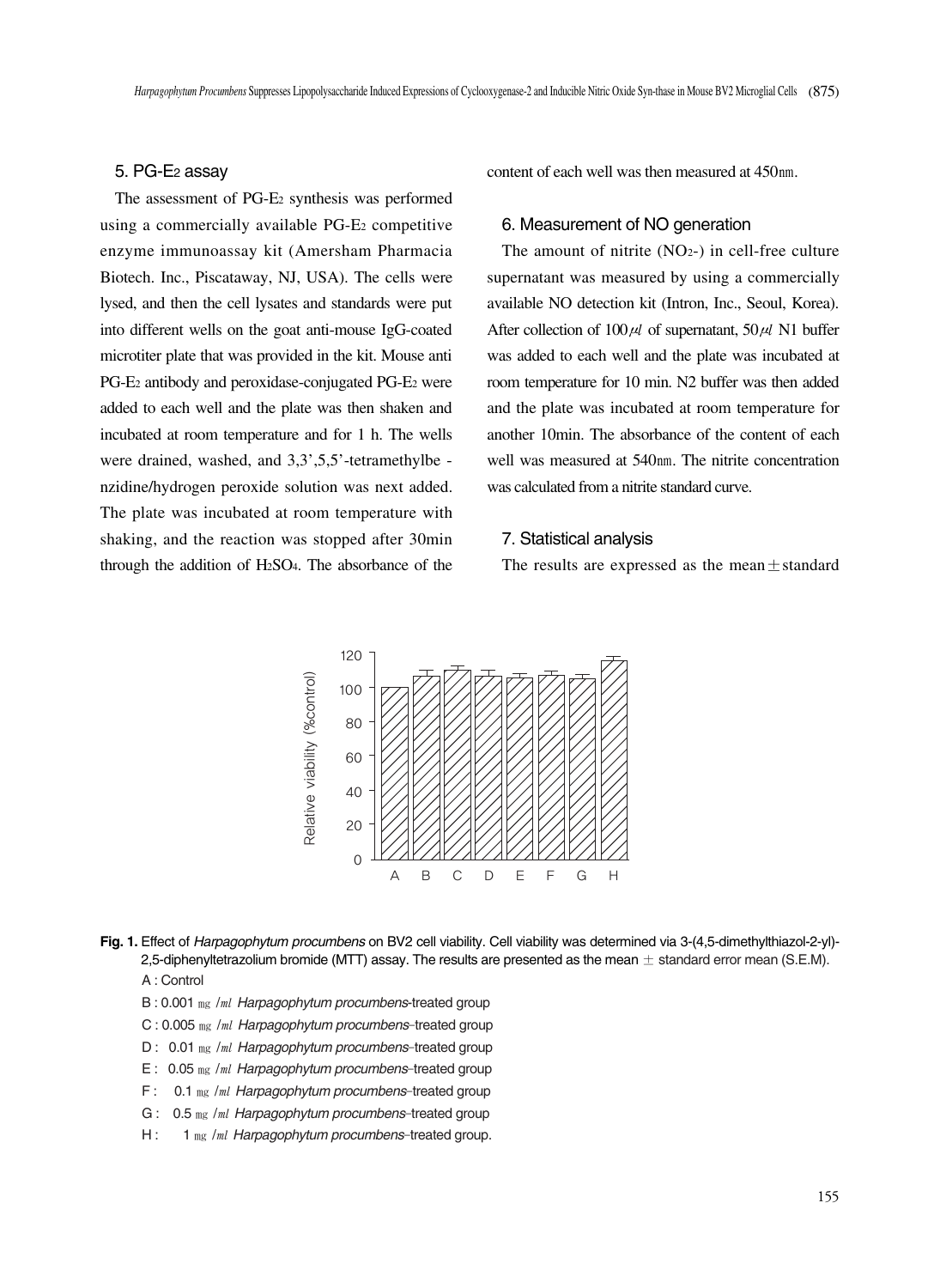

- **Fig. 2.** Reverse transcription-polymerase chain reaction (RT-PCR) analysis of the mRNA levels of cyclooxygenase-1 (COX-1), cyclooxygenase-2 (COX-2), and inducible nitric oxide synthase (iNOS). Cyclophilin mRNA was used as the internal control.
	- $*$  represents  $p < 0.05$  compared to the normal group.
	- # represents *p* < 0.05 compared to the control group ; lipopolysaccharide (LPS)-treated group).
	- M : Marker
	- A : Normal group
	- B : Control group ; LPS-treated group
	- C : LPS- and 0.1 ㎎/㎖ *Harpagophytum procumbens*-treated group
	- D : LPS- and 1 ㎎/㎖ *Harpagophytum procumbens*-treated group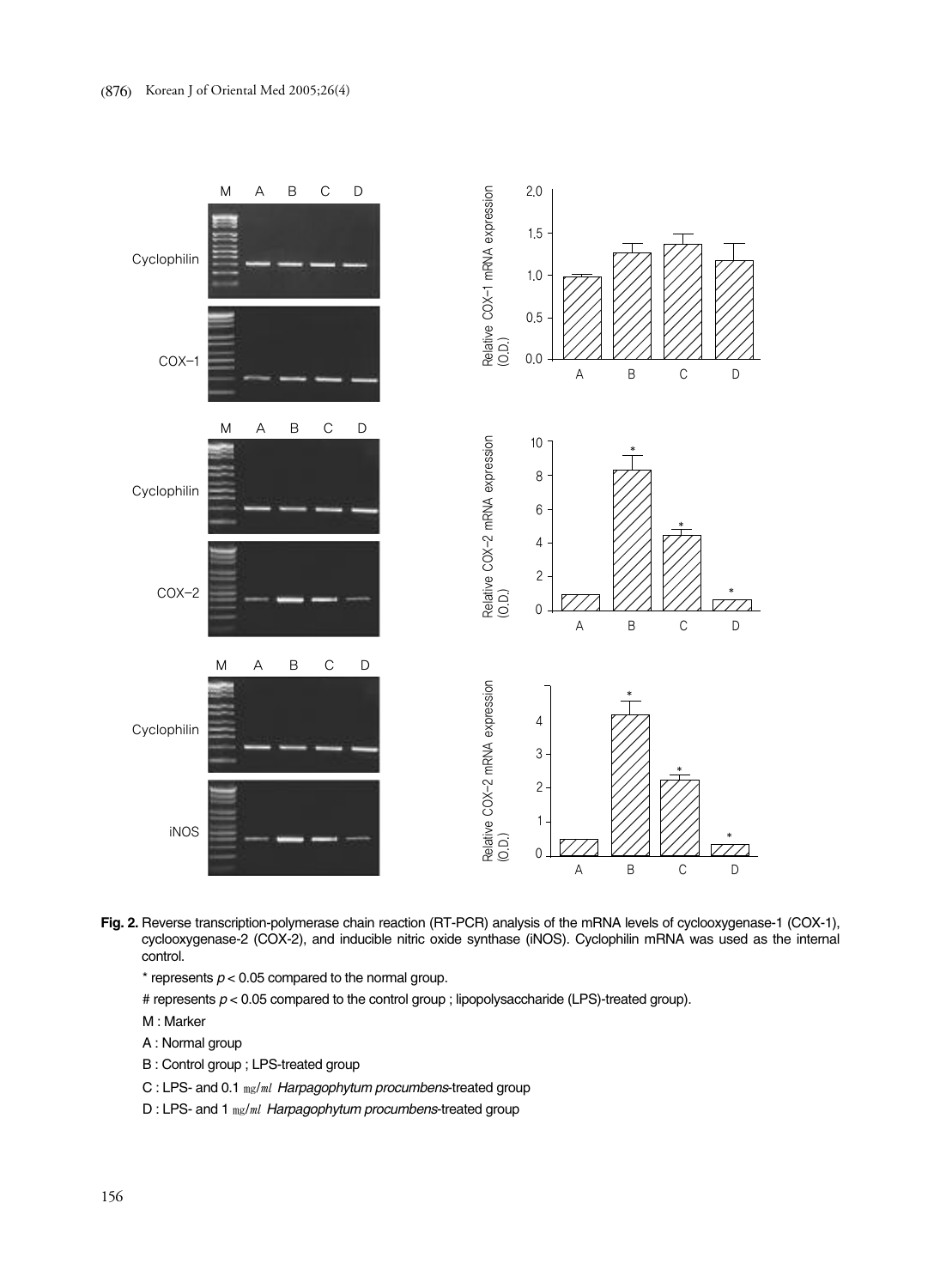error mean (S.E.M.). The data were analyzed by oneway ANOVA followed by Duncan's post-hoc test. Differences were considered significant at *p*<0.05.

## **Results**

# 1. Effect of *Harpagophytum procumbens* on cell viability

The viabilities of cells incubated with *Harpagophytum procumbens* at 0.001㎎/㎖, 0.005㎎/  $ml$ ,  $0.01$  mg/ $ml$ ,  $0.05$  mg/ $ml$ ,  $0.1$  mg/ $ml$ ,  $0.5$  mg/ $ml$ , and 1 mg/ ml for 24h were  $106.73 \pm 2.64\%$ ,  $110.10 \pm 3.16\%$ ,  $107.21 \pm 3.02\%$ ,  $106.44 \pm 2.42\%$ ,  $107.62 \pm 2.35\%$ ,  $106.35 \pm 2.11\%$  and  $116.46 \pm 2.14\%$  of the control value, respectively. The MTT assay revealed that *Harpagophytum procumbens* exerted no significant cytotoxicity on the mouse BV2 microglial cells (Fig. 1).

2. Effect of *Harpagophytum procumbens* on the expressions of COX-1, COX-2, and iNOS mRNA

RT-PCR analysis of the mRNA levels of COX-1, COX-2 and iNOS was performed. In the present study, the mRNA level of COX-1, COX-2, and iNOS in the control cells was set as 1.00.

The level of COX-1 mRNA following treatment with  $1\mu\text{g/mL}$  LPS for 24 h was  $1.27 \pm 0.12$ , while it was 1.38  $\pm$ 0.14 and 1.19 $\pm$ 0.28 for the cells treated with 0.1 $mg/$ ㎖ *Harpagophytum procumbens* and 1㎎ /㎖ *Harpagophytum procumbens* 1 h prior to the  $1\mu g/ml$ LPS exposure, respectively. LPS treatment exerted no significant effect on the COX-1 mRNA expression in the mouse BV2 microglial cells. Pretreatment with 0.1 ㎎/㎖ *Harpagophytum procumbens* and 1㎎/㎖ *Harpagophytum procumbens* also exerted no significant effect on the COX-1 mRNA expression.



**Fig. 3.** Measurement of prostaglandin-E2 synthesis in BV2 cells.

 $*$  represents  $p < 0.05$  compared to the normal group.

- # represents  $p < 0.05$  compared to the control group ; lipopolysaccharide (LPS)-treated group
- A : Normal group
- B : Control group ; LPS-treated group
- C : LPS- and 0.1  $m\epsilon/ml$  Harpagophytum procumbens-treated group
- D : LPS- and 1 mg/ml Harpagophytum procumbens-treated group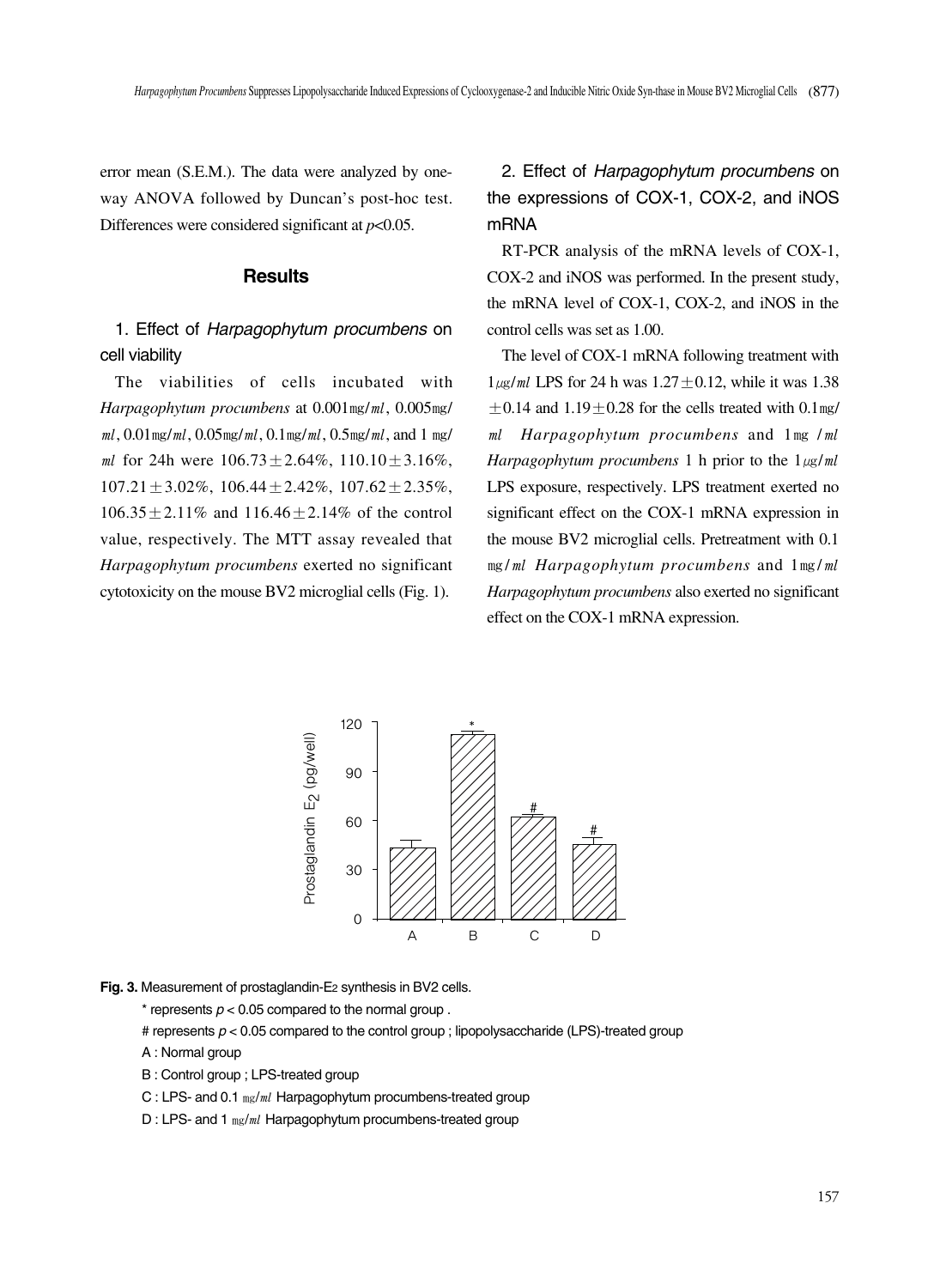The level of COX-2 mRNA following  $1\mu g/ml$  LPS treatment for 24 h was significantly increased to  $8.30 \pm$ 0.98, while it was decreased to  $4.50 \pm 0.38$  and  $0.75 \pm 0.38$ 0.03 for the cells treated with 0.1㎎/㎖ *Harpagophytum procumbens* and 1㎎/㎖ *Harpagophytum procumbens* 1 h prior to the  $1_{\mu g}/ml$  LPS exposure, respectively. LPS treatment significantly enhanced COX-2 mRNA expression in the mouse BV2 microglial cells. Pretreatment with 0.1㎎ /㎖ *Harpagophytum procumbens* and 1㎎/㎖ *Harpagophytum procumbens* suppressed the LPS-induced COX-2 mRNA expression.

The level of iNOS mRNA was significantly increased to  $3.34 \pm 0.36$  following  $1\mu g/ml$  LPS treatment for 24 h, while it was decreased to  $3.16 \pm 0.41$ and  $0.49 \pm 0.16$  for cells treated with  $0.1 \text{ mg}/ml$ *Harpagophytum procumbens* and 1㎎ /㎖ *Harpagophytum procumbens* 1 h prior to the  $1_{\mu g}/ml$ LPS exposure, respectively. LPS treatment significantly enhanced iNOS mRNA expression in the mouse BV2 microglial cells. Pretreatment with 0.1mg /ml *Harpagophytum procumbens* and 1㎎ /㎖ *Harpagophytum procumbens* suppressed the LPSinduced iNOS mRNA expression (Fig. 2).

# 3. Effect of *Harpagophytum procumbens* on PG-E2 synthesis

From the results of the PG-E2 immunoassay, after 24 h of exposure to  $1_{\mu g}/ml$  LPS, the amount of PG-E<sub>2</sub> from the culture medium was increased from  $43.33 \pm$ 4.80 pg/ml to  $112.75 \pm 1.84$  pg/ml. It was decreased to 63.00 $\pm$ 0.00 pg/ml and 46.25 $\pm$ 3.60 pg/ml by treatment with 0.1  $mg/ml$  *Harpagophytum procumbens* and 1 mg/ ㎖ *Harpagophytum procumbens*, respectively. LPS treatment increased PG-E2 synthesis in the mouse BV2 microglial cells. Pretreatment with 0.1mg /ml *Harpagophytum procumbens* and 1㎎ /㎖ *Harpagophytum procumbens* significantly suppressed



**Fig. 4.** Measurement of nitric oxide (NO) production in BV2 cells.

 $*$  represents  $p < 0.05$  compared to the normal group.

- # represents  $p < 0.05$  compared to the control group; lipopolysaccharide (LPS)-treated group.
- A : Normal group
- B : Control group ; LPS-treated group

C : LPS- and 0.1  $mg/ml$  Harpagophytum procumbens-treated group

D : LPS- and 1  $_{mg/ml}$  Harpagophytum procumbens-treated group.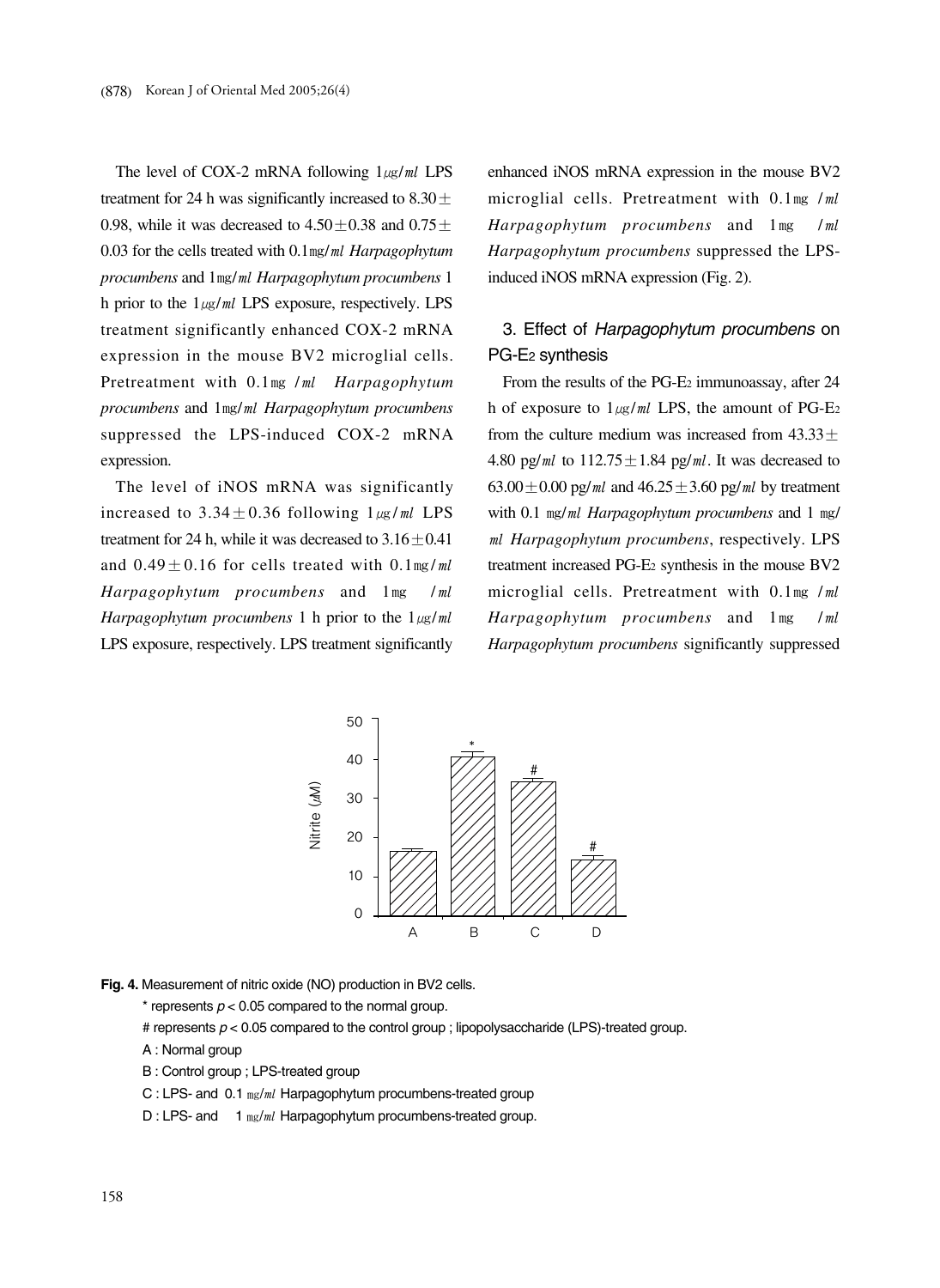the LPS-induced PG-E2 synthesis (Fig. 3).

# 4. Effect of *Harpagophytum procumbens* on NO production

From the results of the NO detection assay, after 24 h of exposure to 1  $\mu$ g/ml LPS, the amount of nitrite was increased from  $16.77 \pm 0.15$   $\mu$ M to  $40.72 \pm 1.04$   $\mu$ M. The amount of nitrite was decreased to 34.60 $\pm$ 0.57  $\mu$ M, and  $14.64 \pm 1.14 \mu M$  by treatment with 0.1mg/ml *Harpagophytum procumbens*, and 1㎎ /㎖ *Harpagophytum procumbens*, respectively. LPS treatment increased NO production in the mouse BV2 microglial cells. Pretreatment with 0.1mg /ml *Harpagophytum procumbens* and 1㎎ /㎖ *Harpagophytum procumbens* significantly suppressed the LPS-induced NO production(Fig. 4).

## **Discussion**

*Harpagophytum procumbens* has been used as a supportive treatment of inflammatory and degenerative diseases of the skeletal system<sup>9,13-15)</sup>.

Jang *et al*<sup>10)</sup> examines the anti-inflammatory and analgesic effects of *Harpagophytum procumbens* by the inhibition of PG-E2 synthesis and NO production in fibroblast cell Line L929 model.

Here in this study, the anti-inflammatory property of the *Harpagophytum procumbens* was tested on the LPS-induced inflammatory responses in mouse BV2 microglial cells, which is a useful model of neuroinflammation.

The present results show that *Harpagophytum procumbens* suppressed PG-E2 synthesis and NO production by inhibiting the LPS-stimulated expressions of the COX-2 and iNOS genes in the mouse BV2 microglial cells.

LPS is derived from the cell walls of gram-negative bacteria, and it mediates inflammatory sequences induced by infection<sup>16</sup>. LPS initiates major cellular responses that play a vital role in the pathogenesis of inflammation including the activation of inflammatory cells and the production of cytokines and other mediators.

In the present study, the microglial cells activated by LPS produced a large amounts of PGs and NO, and both of which are known be critical factors in determining the final outcome of a microglial reaction to pathological stimuli. PGs synthesis and NO production are markedly increased when the inducible isoforms of COX and NOS are expressed.

It has been firmly established that the COX-1 isozyme is a housekeeping protein in most tissues, and it catalyzes the synthesis of PGs used by the body for normal physiological functions. Thus, COX-1 is expressed at essentially a constant level, and this level does not fluctuate in response to various stimuli. As a constant inducible isoform, COX-2 expression is rapidly stimulated by tumor promoters, growth factors, cytokines, and pro-inflammatory molecules in various cell types<sup>4</sup>. COX-2 is known to be responsible for the production of high levels of PGs in several pathological conditions such as inflammation, and it is a major isoform expressed by inflammatory cells, including the microglia<sup>17)</sup>.

Nonsteroidal anti-inflammatory drugs (NSAIDs) such as aspirin, inhibit both isoforms of COX, and these drugs exert both their beneficial effects (inhibition of COX-2) and their potentially deleterious effects (inhibition of COX-1). The recent identification and our better understanding of COX-1 and COX-2 may lead to new approaches for the development of antiinflammatory therapies. When we consider that NSAIDs constitute one of the largest groups of prescribed drugs worldwide, the search for selective inhibitors of COX-2 may well provide extensive clinical benefits in the future<sup>18)</sup>.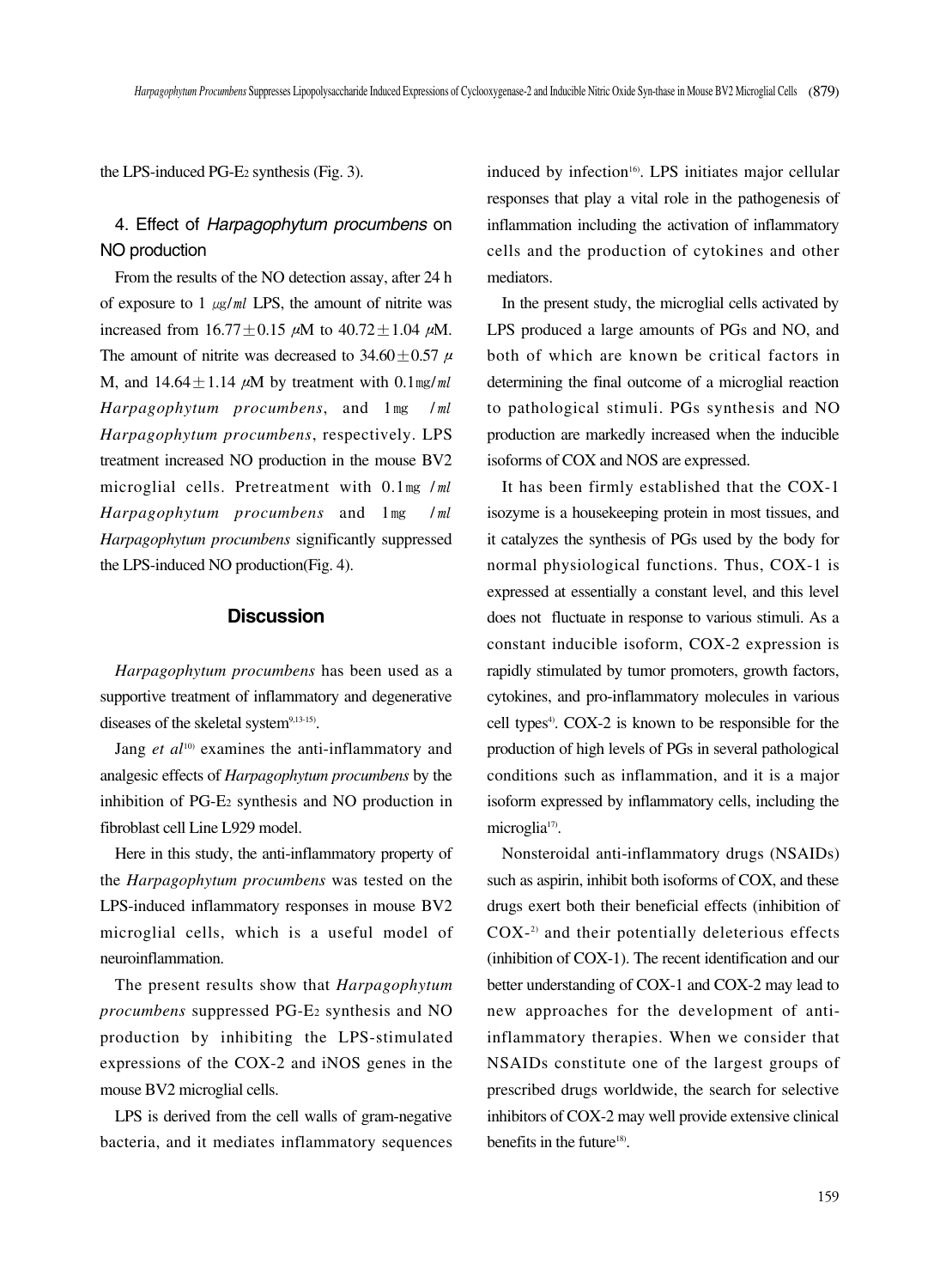The present study shows that the expression of COX-2 mRNA in the mouse BV2 microglial cells was significantly increased by LPS and that *Harpagophytum procumbens* inhibited LPS-induced COX-2 mRNA expression in the microglial cells. *Harpagophytum procumbens* did not inhibit COX-1 mRNA. The present results show that *Harpagophytum procumbens* selectively inhibits COX-2 mRNA expression, and doses used in this study did not incur side effects such as peptic ulcer formation and renal dysfunction are sometimes associated with COX-1 inhibition.

NO production through the iNOS pathway is also increased in inflammatory diseases, and excessive NO production induces cellular injury. Expression of the iNOS gene is increased in several pathophysiological conditions, and this produces large amounts of NO in response to inflammatory signals including cytokines and LPS 4,18). The present study shows that iNOS mRNA expression in microglial cells was increased by LPS, and that treatment with *Harpagophytum procumbens* inhibited the LPS-induced iNOS mRNA expression in microglial cells.

Here in our study, we have shown that *Harpago phytum procumbens* probably exerts its antiinflammatory and analgesic effects by the suppression of the COX-2 and iNOS mRNA expressions, and the final result is the inhibition of PGE2 synthesis and NO production in mouse BV2 microglial cells. microglial cells are believed to play an active role in brain inflammatory, immune and degenerative processes with secrete numerous products including PGs and NO<sup>4)</sup>.

Based on our present results, it is possible that *Harpagophytum procumbens* can offer a valuable means of therapy for the treatment of brain inflammatory diseases by attenuating LPS-induced PG-E2 and NO synthesis.

#### **References**

- 1. Weninger, S.C. Yankner, B.A. Inflammation and Alzheimer disease: the good, the bad, and the ugly. Nat Med. 2001;7(5):527-528.
- 2. McGeer, P.L. McGeer, E.G. Inflammation and neurodegeneration in Parkinson's disease. Relat Disord. 2004;1:S3-7.
- 3. Sanchez-Moreno, C. Dashe, J.F. Scott, T. Thaler, D. Folstein, M.F. Martin, A. Decreased levels of plasma vitamin C and increased concentrations of inflammatory and oxidative stress markers after stroke. Stroke. 2004;35(1):163-168.
- 4. Minghetti, L. Levi, G. Microglia as effector cells in brain damage and repair: focus on prostanoids and nitric oxide. Prog Neurobiol. 1998;54(1):99- 125.
- 5. Brosnan, C.F. Battistini, L. Raine, C.S. Dickson, D.W. Casadevall, A. Lee, S.C. Reactive nitrogen intermediates in human neuropathology: an overview. Dev Neurosci. 1994;16(3-4):152-161.
- 6. Chao, C.C. Hu, S. Molitor, T.W. Shaskan, E.G. Peterson, P.K. Activated microglia mediate neuronal cell injury via a nitric oxide mechanism. J Immunol. 1992;149(8):2736-2741.
- 7. Bredt, D.S. Snyder, S.H. Nitric oxide: a physiologic messenger molecule. Annu Rev Biochem. 1994;63:175-195.
- 8. Szabo, C. Alterations in nitric oxide production in various forms of circulatory shock. New Horiz. 1995;3(1):2-32
- 9. Cole, D. Devil's claw in Namibia. Brochure prepared by the Sustainably Harvested Devil's Claw Project, Namibia. CRIAA SA-DC, Windhoek, Namibia. 2001.
- 10. Jang, M.H. sabina, Lim. Han, S.M. et al. *Harpagophytum procumbens* supresses lipopolysaccharide-stimulated Expression of